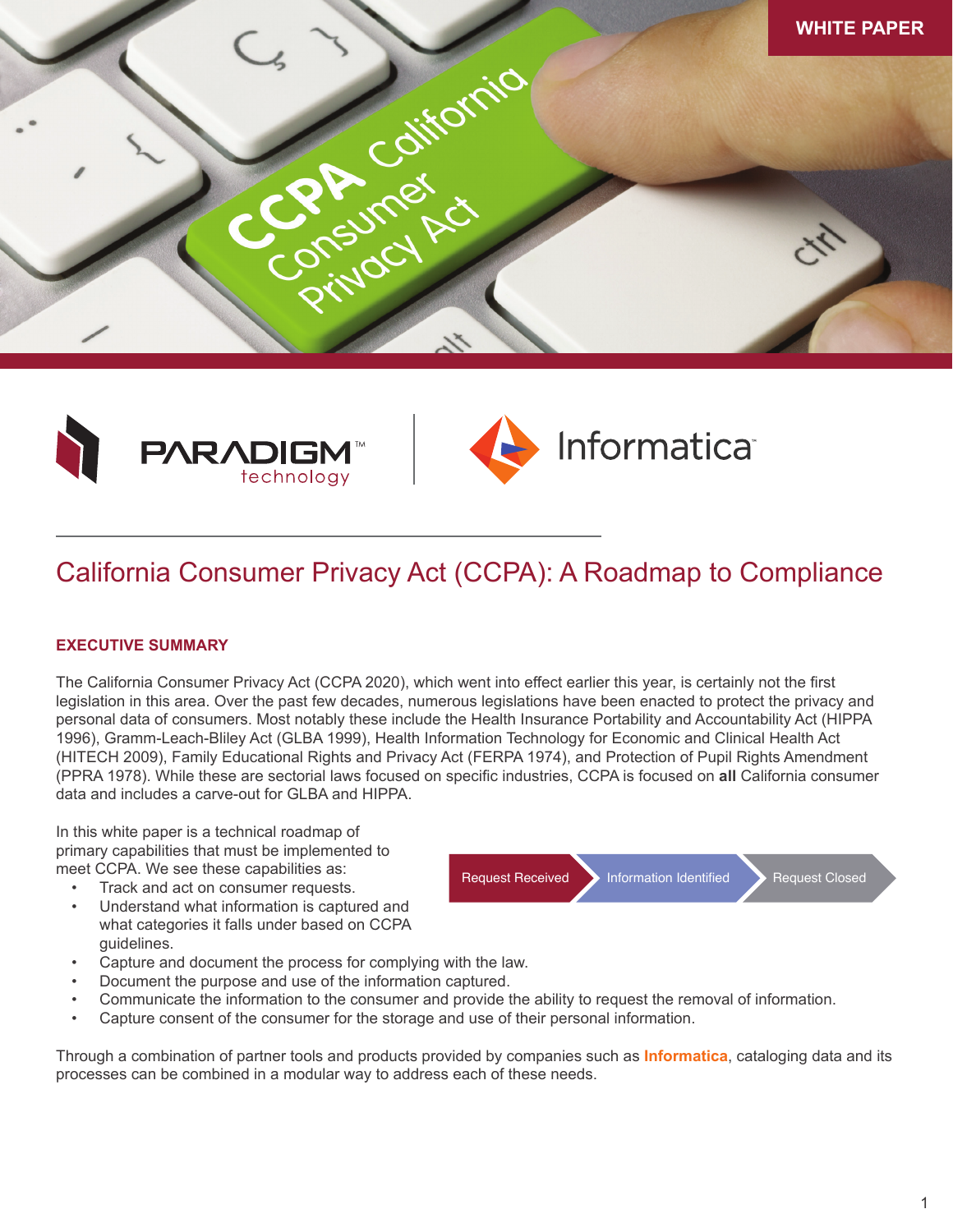While the focus here is on California, many other states have proposed, rejected, or enacted similar regulations including, but not limited to, New York (S00224), Washington Privacy Act (SB 6281), Texas Privacy Protection Act (HB 4390), Maryland, Mississippi, New Mexico, North Dakota, and Rhode Island. Other states have enacted CCPA-like features, such as Nevada, which has an amendment to its online privacy law requiring businesses to offer consumers a right to opt out of the sale of their personal information.

It's important to note regulations are evolving, making it necessary to keep up to date on legislative changes. The Washington Privacy law failed but passed a subset dealing with public and private facial recognition. The failed law - akin to GDPR or CCPA - would have allowed individuals to request companies delete their data and was different in that adornment data did not require identification.

# **OVERVIEW OF CALIFORNIA CONSUMER PROTECTION ACT (CCPA)1**

CCPA in a nutshell is the next evolution of consumer privacy rights which impact certain types of organizations that conduct business with California residents.

## **Why**

In 1972, California recognized "privacy" as "an inalienable right" for all people. Multiple measures have since then been adopted, including the Online Privacy Protection Act, Privacy Rights for California Minors in the Digital World Act, and Shine the Light - a law intended to give California consumers more control over how businesses use personal information. But these were deemed insufficient by the California Legislature given technology developments.

# **What**

The California Consumer Privacy Act allows California consumers to own, control, and secure their personal information. The location of the business is not a factor. If the information is specific to California consumers, the law grants:

• The right to know what personal information

is collected, used, shared, or sold, both as to the categories and specific pieces of personal information.

- The right to delete personal information held by businesses and by extension, a business' service provider.
- The right to opt-out of the sale of personal information. Consumers are able to direct a business that sells personal information to stop selling that information. Children under the age of 16 must provide opt-in consent, with a parent or guardian consenting for children under 13.
- The right to non-discrimination in terms of price or service when a consumer exercises a privacy right under CCPA.

# **When**

The bill went into effect January 1, 2020. There are two milestones to note:

- July 1, 2020 is the proposed deadline for final regulations from the California Attorney General.
- Six months after final regulations are issued (which may be sooner than July 1, 2020), the California Attorney General may bring enforcement action.

New milestones may be created as the regulation changes over time.

# **Who**

If a company (based anywhere in the world) captures personal information on any California resident and meets any of the following criteria, they are impacted by CCPA:

- Has \$25 million or more in annual revenue; or
- Possess the personal data of more than 50,000 "consumers, households, or devices;" or
- Earns more than half of its annual revenue buying or selling consumers' personal data.

# **Impact**

Intentional non-compliance includes fines of up to \$7,500 per violation and is enforced by the California Attorney General. Consumers also can seek damages for unauthorized sharing of personal information which can be between \$100 to \$750 per incident per consumer. Enforcement is subject to a 30-day "cure" period prior to fine assessment.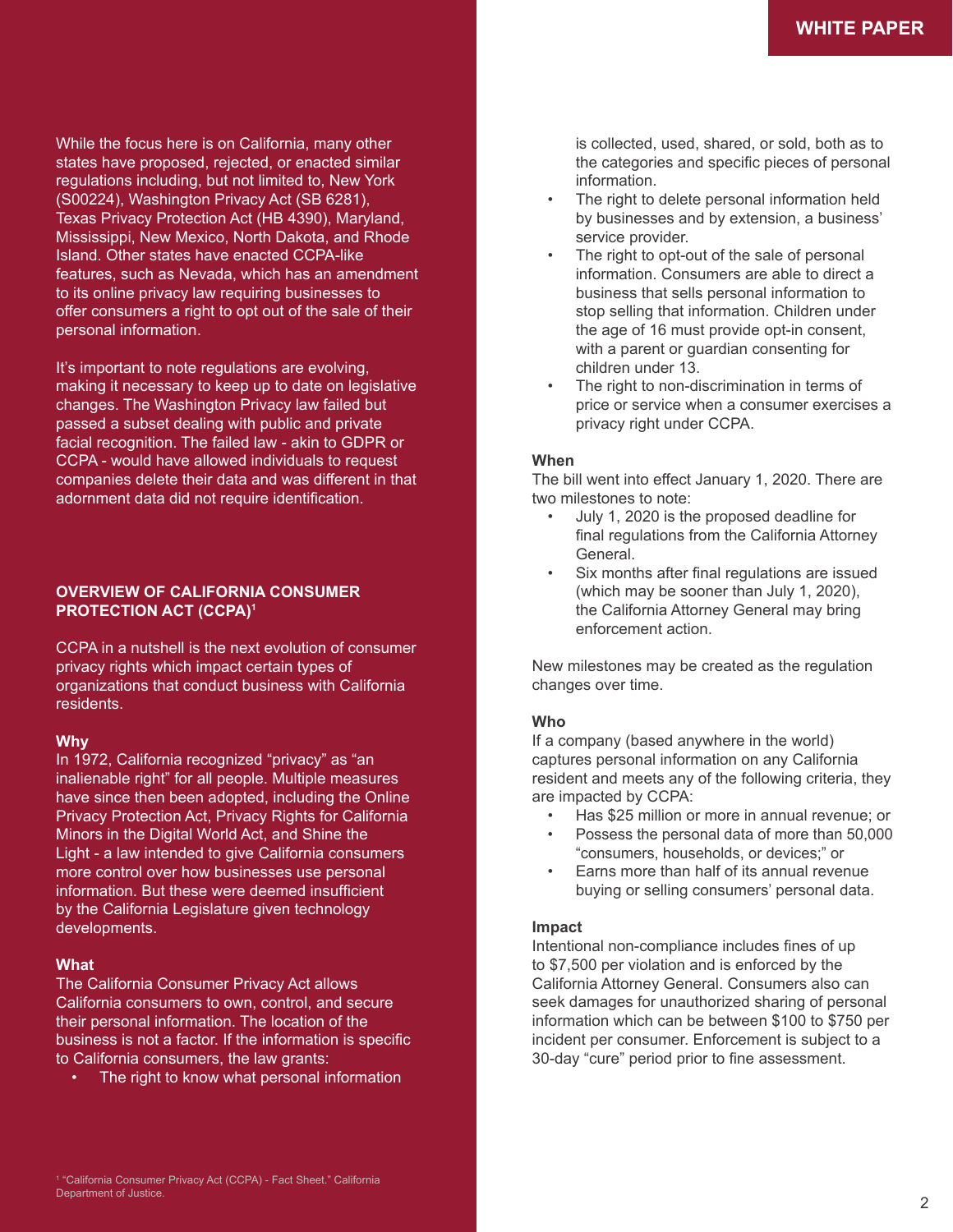## **CCPA PROVISIONS2**

The following is a high-level summary of key aspects of CCPA. The full regulation does change, and latest updates can be found within California's Legislative Information site.

## **Own Your Personal Information**

CCPA empowers California consumers to know what information businesses are collecting about you, your devices, and your children including consumer personal identifiers, geolocation, biometric, internet browsing, and psychometric data.

#### **Control Your Personal Information**

Businesses cannot discriminate against consumers that have chosen not to have their personal information shared.

## **Secure Your Personal Information**

Businesses are required to implement "reasonable" security measures. CCPA imposes additional fines over and above pre-existing legislation.

#### **1798.100. Right to Know What is Collected**

Consumers have a right to know the categories of personal data businesses have collected.

#### **1798.120. Right to Say No**

Consumers may "opt out" of allowing their personal information to be sold for any business purpose.

#### **1798.150. Security**

Businesses that own, license, or maintain personal information shall implement and maintain reasonable security procedures and practices to protect from unauthorized access, destruction, use, modification, or disclosure.

#### **1798.105. Right to Know What is Disclosed**

Consumers have a right to request disclosure from a business that sells personal information for a business purpose, including the category and identification of the person or business that received the information.

#### **1798.125. Right to Equal Service**

Businesses may not discriminate against any consumer that chooses to exercise their rights under CCPA. They may not charge different rates, deny goods or services, or deliver a different quality of goods or services.

#### **1798.150. Liability**

A business that suffers a breach involving consumers' personal information shall be in violation of the act and held liable.

## **ADDRESSING CCPA - TRIGGERS, RESPONSE, & CHALLENGES**

Based on what is understood about the law, from a technical standpoint, identifying the information, processing requests, and identifying and cataloging the location and purpose behind the information's capture is necessary to begin to comply with the law. Key triggers prompting regulatory inquiry include:

• Data breaches: CCPA is not particularly nuanced about sensitive data and the California Department of Justice focuses on breaches/complaints and harm done.

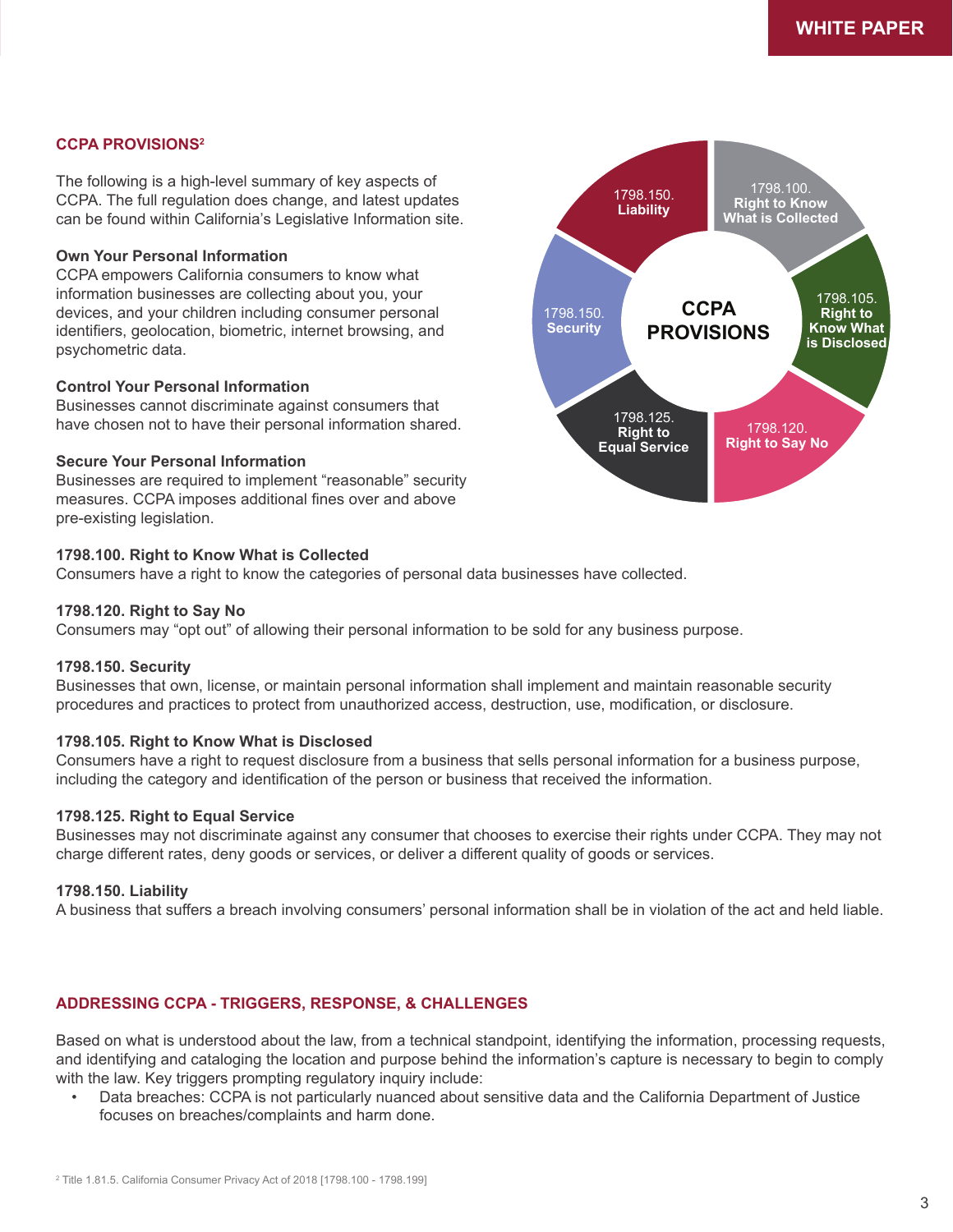- Number of complaints: An increase in the number of complaints.
- New technologies: Technologies like facial recognition require effective risk assessment for compliance.

Since the law came into effect, the California Attorney General has provided additional information including a second set of modifications to the proposed regulation. Even as rule-making activities move forward, there has not been a spike in what consumers request. This is an evolving space with a significant amount of uncertainty as new versions of CCPA are rolled out, including details around 'deletion' and what it means.

#### **Receiving, Handling, & Tracking Requests**

The most obvious need is the ability for the organization to interact and communicate with the consumer based on the requests. We are quite certain any company that must comply with the law already has a means to process consumers' requests. In processing said requests, statistics about the interactions and resolution, type, etc. can also be readily assembled and reported on. A dashboard to present the statistics, such as number and type of inquiry, the number of requests processed, and their current status would go a long way in satisfying a regulator's assessment of the organization's compliance with the law. The California Attorney General has built a data broker registry which supports the compliance check. Companies such as SayMine.com handle requests through a single process for data handling.

#### **Operational Challenges**

Successfully operationalizing the law involves verification of the individual for data identification, deletion, or enabling an opt-out request. Paradigm Technology has enabled this through data catalog development, such as **Informatica's Data Privacy Management**, which helps organizations identify Personally Identifiable Information (PII), Personal Health Information (PHI), and other sensitive data with ease. Additionally, our governance accelerator workflows - including defining a business rule, proposing new governance assets, and unsubscribing capabilities - enable our clients to further identify and handle data. Smaller companies that are unable to build a comprehensive infrastructure internally are managing this through service provider arrangements. Companies that hire third-party data brokers make managing requests an outsourced dialog between the consumers and the business with the service provider.

Whether handled in-house or through a third-party, some common challenges we've helped our clients overcome include:

- **• Locating data:** It remains a difficult task for most organizations. Companies still struggle bringing the right data to
	- the right person at the right time for activities such as analytics and marketing, let alone lawful compliance. *- Our experts helped a client identify, scan, and profile 200 data elements, 8.4 million variables, and 2.9 billion rows.*
- **• Tracking and managing consent:** Usually this is nothing more than a webpage popup notifying the user of a website that their information is being captured and requesting an opt-in. What it does not necessarily do is capture that consent across the data and many systems that capture it.
	- *- We simplified and automated a search for related information, reducing search time by 31%.*
- **• Service level agreements (SLA's) and audit:** Documentation and proof that the request has been processed and completed are required for internal and external management of such data.
	- *- Our data scientists enabled our client to track data lineage, perform data profiling, search data, and view data quality scores for a target quality increase of 28%.*
- **• CCPA hotline messages:** Often they are unclear, and it can be difficult to identify the last name and email address which are essential with the obligation to follow up if the data isn't provided.
- **• Data requests with specific look-back and restore needs:** These are different for varying industries and require clear policies covering data collection, data quality, management, purpose of usage, usage limitation, data security safeguards, openness, and individual roles and accountability.
	- *- By enabling semantic search, the ability to search with meaning, we helped our client see an estimated 13% profitability increase.*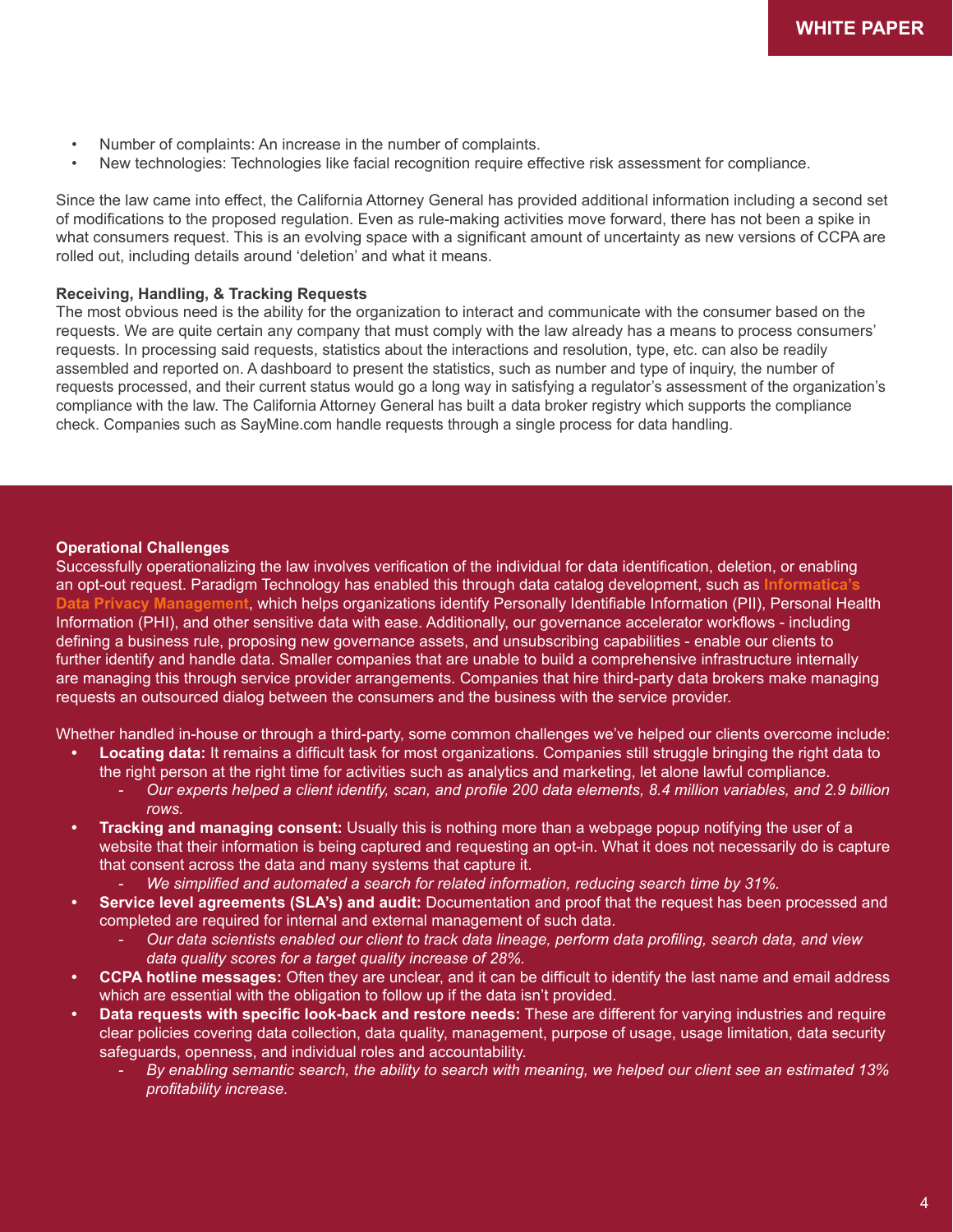## **Capturing the Regulation & Process**

What is less clear is how to capture more nuanced areas of the law, how they align with the data, and how to capture that information and associate the organization's policies as related to the law.

Fortunately, with greater focus on data governance, the tools related to handling and processing data can satisfy much of what is needed for CCPA. Products, such as **Informatica's Axon**, capture the policy and how it relates to the data collected by the organization. The law categorizes the types of data under its purview, such as Identifiers, select information in Customer Records, Legally Protected Characteristics, Commercial Purchasing Information, Biometric Information, Internet or Network Activity, ad Geolocation.

Mapping data captured across the organization's systems is a monumental task, but the ability to quickly track the location and type of information and where it is stored across the organization alleviates the regulator's concerns as to the organization's ability to understand and comply with the law.

## **CCPA vs. GDPR**

Many of our global clients operating in both California and Europe are using governance and data cataloging products for CCPA and GDPR compliance. Below are areas where these products support both regulations:

- CCPA requires system level data identification. It's much smaller, with 21 sections versus 99 articles under GDPR.<br>• Shared components include data catalog, data provisioning processes, scan of systems and files, lineage
- Shared components include data catalog, data provisioning processes, scan of systems and files, lineage, and effective data governance.
- GDPR is broader and focused on data governance and covering systems across multiple processes.
- GDPR contains international data transfer requirements and data control obligations.
- GDPR causes undue burden on smaller organizations; this is excluded in CCPA.
- CCPA has an exclusion to business information. GDPR does not differentiate between personal and business information.

Overall, both CCPA and the failed Washington Act pull from GDPR. California rulemaking is slowly evolving closer to GDPR.

# **PARTNER FOCUS - INFORMATICA**

Pulling the information and statistics into a dashboard is a great way to track and present compliance. And, coupled with the data and organizational capabilities of Data Privacy Management and Axon, provides a quick means to link the consumer, their request, where their data is stored, and retrieve the exact information related to them from each system into a report. The report communicates back to the consumer as to what information the organization has and how it is used. Both the CEO and regulator benefit from a quick demonstration of the end-to-end compliance and that everything was done to adhere to the spirit of the law.

Master Data Management (MDM) and 360-degree views of the customer are desired by organizations to simplify and streamline their marketing and improve customer interactions. Products like **Informatica's Master Data Management** can pull together the organization's system view of the consumer and track their consent across all versions into a single, unified consent master. MDM adds another dimension to compliance and can easily link the consumer to all their data, though it may be captured differently across varying systems.